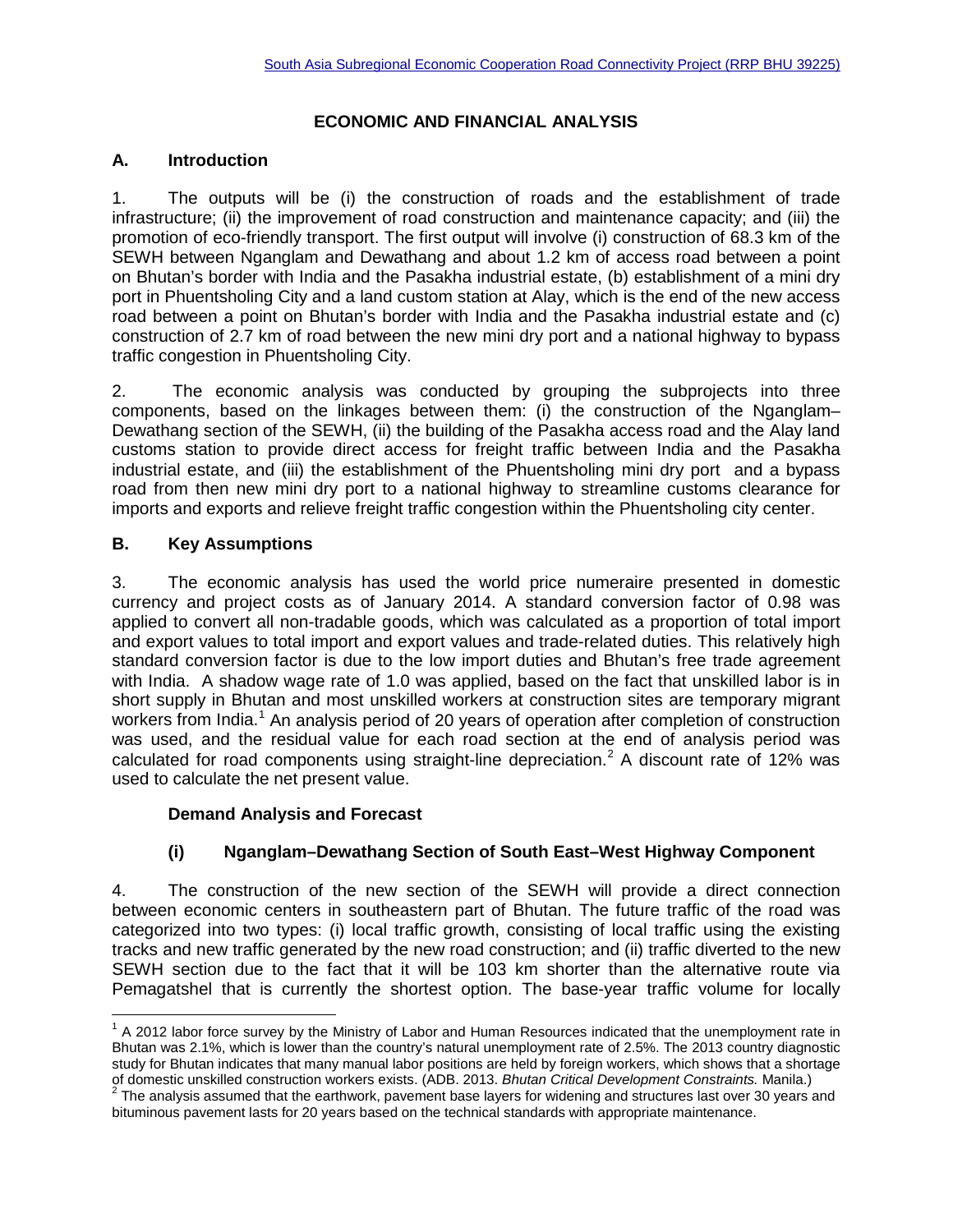generated traffic was derived from population figures by applying the average trip rates per person. The total annualized average daily traffic for the base year, 2011, is presented in Table 1. In the SEWH section's opening year in 2018, traffic generated due to reduced transport costs was assumed to be about 25% of the traffic in the without-project scenario. It was assumed that about 15% of the traffic on the alternate route would divert to the new road, which will shorten travel distances and time, based on the findings of origin and destinationsurveys. Traffic growth rates were applied to these base-year traffic demand estimates to derive future traffic demand. Traffic growth on roads is generally estimated on the basis of historical trends and the forecasts for economic and population growth. In the absence of established time series data on traffic volume on the road sections, the traffic growth forecast was based on data available on vehicle growth and real gross domestic product (GDP) growth. The demand elasticities thus derived were 1.8 for passenger traffic and 1.2 for freight traffic.<sup>[3](#page-1-0)</sup> Based on the actual GDP growth during 2011–2013, and the government GDP growth target of 8% in the 11th five–year plan covering 2013-2018, [4](#page-1-1) the average GDP growth rate during 2011–2015 was calculated at 8.6%. Tapered growth assumptions were used for later periods to reflect stabilization of economic activity and growth over time. Accordingly, the passenger and freight growth rates were calculated as 15% and 10%, respectively. Table 2 summarizes the traffic growth rates and the assumed GDP growth rates for the analysis period. The same traffic growth rates in Table 2 were also applied to forecast generated and diverted traffic.

| <b>Section</b>          | Car | <b>Minibus</b> | <b>Bus</b> | Truck | Total |
|-------------------------|-----|----------------|------------|-------|-------|
| Nganglam to 15 km point | 25  | 44             | Δ          |       | 75    |
| 15 km point to Rishore  |     |                |            |       |       |
| Rishore to Dewathang    |     | 15             |            | 69    | 94    |

|  | Table 1: Base-Year Traffic Volume for Southern East-West Highway subproject |  |  |  |
|--|-----------------------------------------------------------------------------|--|--|--|
|--|-----------------------------------------------------------------------------|--|--|--|

Source: Asian Development Bank estimates.

#### **Table 2: Assumptions for Traffic Growth Rates per Year (%)**

|               | $\overline{\phantom{a}}$ |                          |                        |
|---------------|--------------------------|--------------------------|------------------------|
| <b>Period</b> | GDP growth rate          | <b>Passenger traffic</b> | <b>Freight traffic</b> |
| 2011-2015     | 8.6                      | 15                       | 10                     |
| 2016-2020     | 6.7                      | 12                       | 8                      |
| 2021-2025     | 5                        | 9                        | 8                      |
| 2026-2030     | 3.3                      | 6                        | 6                      |
| 2031-2035     | 2.8                      | 5                        | 5                      |

GDP = gross domestic product

 $\overline{\phantom{a}}$ 

Source: Asian Development Bank estimates.

#### **(ii) Pasakha Access Road and Alay Land Custom Station Component**

5. The border crossing at Phuentsholing is the busiest in Bhutan. It handled about 0.7 million tons of exports and 1.2 million tons of imports in FY2011, or about 44% of all of Bhutan's

<span id="page-1-0"></span> $3$  The elasticities of 1.8 for passenger traffic and 1.2 for freight traffic are those typically used in developing countries during the period when vehicle ownership begins to expand.

<span id="page-1-1"></span><sup>4</sup> Government of Bhutan. Gross National Happiness Commission. 2013. *Eleventh Five Year Plan Volume I: Main Document*. Thimphu.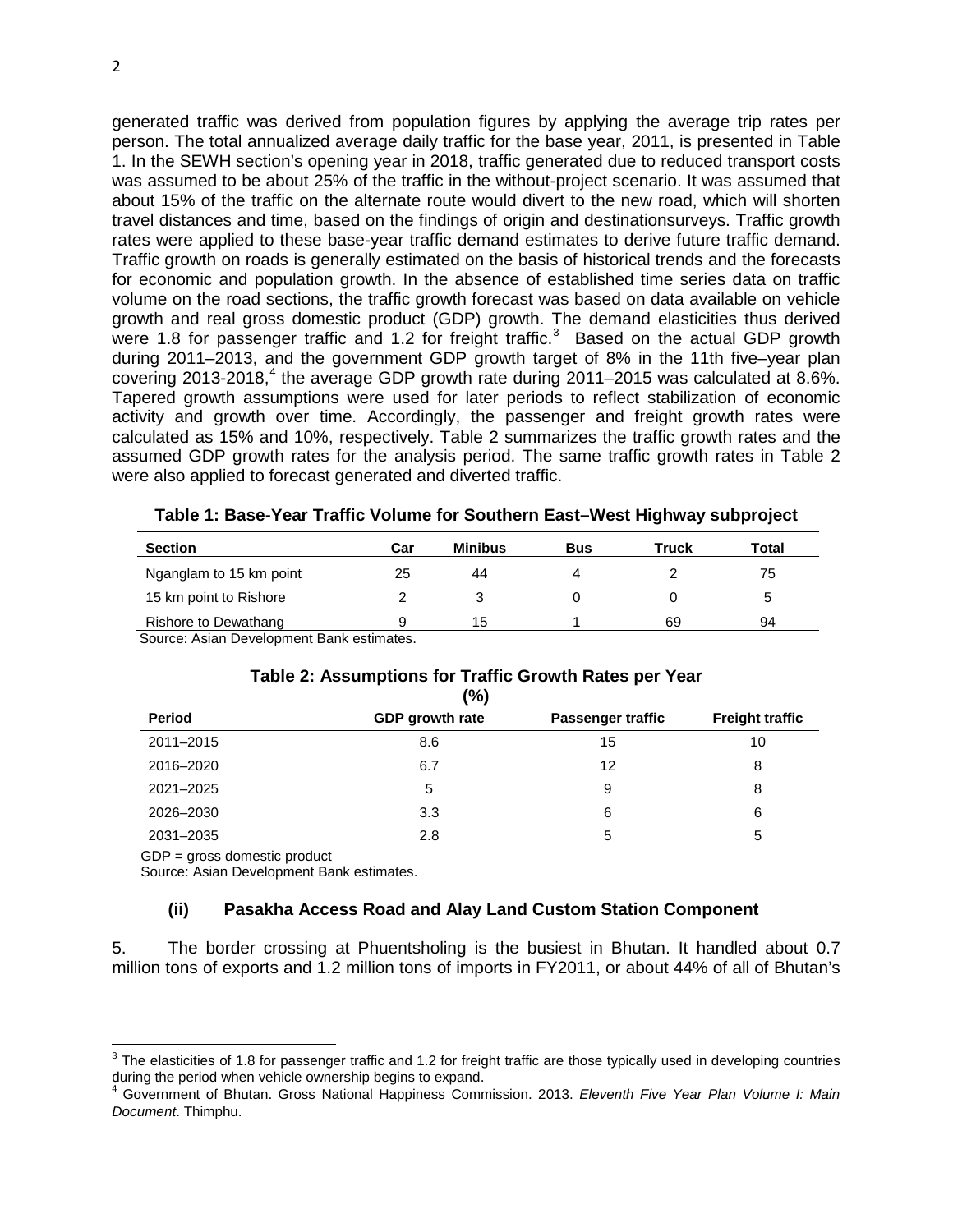imports and exports in that year.<sup>[5](#page-2-0)</sup> Table 3 shows the estimated daily freight traffic through the crossing for 2013, based on traffic surveys.

| <b>Roads</b>                   | Light commercial<br>vehicle | Two axle<br>truck | Three axle truck | <b>Multiaxle</b><br>vehicle | <b>Total</b> |
|--------------------------------|-----------------------------|-------------------|------------------|-----------------------------|--------------|
| <b>Total trucks</b><br>per dav | 486                         | 816               | 76               | 46                          | 1.424        |

| Table 3: Estimated Traffic at Phuentsholing City Border Crossing Point, 2013 |  |
|------------------------------------------------------------------------------|--|
|------------------------------------------------------------------------------|--|

Source: Asian Development Bank estimates.

6. Projected growth rates for truck traffic through the Phuentsholing crossing were assumed to be the same as the projected rates of growth in regional trade. The latter were derived from historical regional trade growth, using customs data from the Department of Revenue and Customs of Bhutan and the Directorate General of Commercial Intelligence and Statistics of India. The annual growth in trade and therefore of truck traffic was estimated at 3.32% for 2013–2020 and at 1.68% for 2021–2036. The analysis did not incorporate an assumption of generated truck traffic. It also assumed that the traffic growth in the southwest of the country will be lower than that in the southeast, because Phuentsholing City in the southwest is a matured economic region, while the Nganglam and Dewathang areas in the relatively less developed southeastern region have a higher potential for economic growth.

7. All the cross-border traffic between Bhutan and India in the west currently passes through the Phuentsholing border crossing. The immigration and custom clearance stations, weighbridges, warehousing, and transshipment yards are scattered in different locations in Phuentsholing City. This makes cross-border logistics inefficient and costly and causes and traffic congestion in the city. In addition, even if they have no other business in Phuentsholing, all vehicles coming from India must go through the city to complete the custom clearance processes before moving to such further destinations as the nearby Pasakha industrial estate. Trucks from India, which account for most of the traffic to the Pasakha estate, have no alternative after offloading goods to returning through Phuentsholing and its border crossing on the way home. The project will provide a direct access road between the Pasakha industrial estate and a point on the border with India at Alay where it will construct a new land custom station. Under a separate undertaking, another road is to be built on India's side of the border to connect India's highway network with the new Alay crossing and the Pasakha connection road. This will divert a portion of the traffic which now passes through the Phuentsholing crossing. This represents the traffic demand for the new Pasakha access road.

8. The traffic demand on the Pasakha access road was estimated using 2013 traffic survey data. This was done by calculating the portion of the overall heavy truck traffic through the Phuentsholing crossing (958 trucks per day) was moving to and from the Pasakha industrial area (258 trucks per day)—26.93%. Future traffic demand on the Pasakha access road was estimated by applying the growth rates described in para. 6 to this estimated 2013 traffic demand.

9. Traffic demand in Phuentsholing City, other than the traffic flow to and from India, is estimated using traffic in 2013 and applying the annual traffic growth rates described in para. 6.

<span id="page-2-0"></span><sup>&</sup>lt;sup>5</sup> FY before a calendar year denotes the year in which the fiscal year ends, . e.g. FY2008 ends on 30 June 2008. The fiscal year of the government ends on 30 June.  $\overline{\phantom{a}}$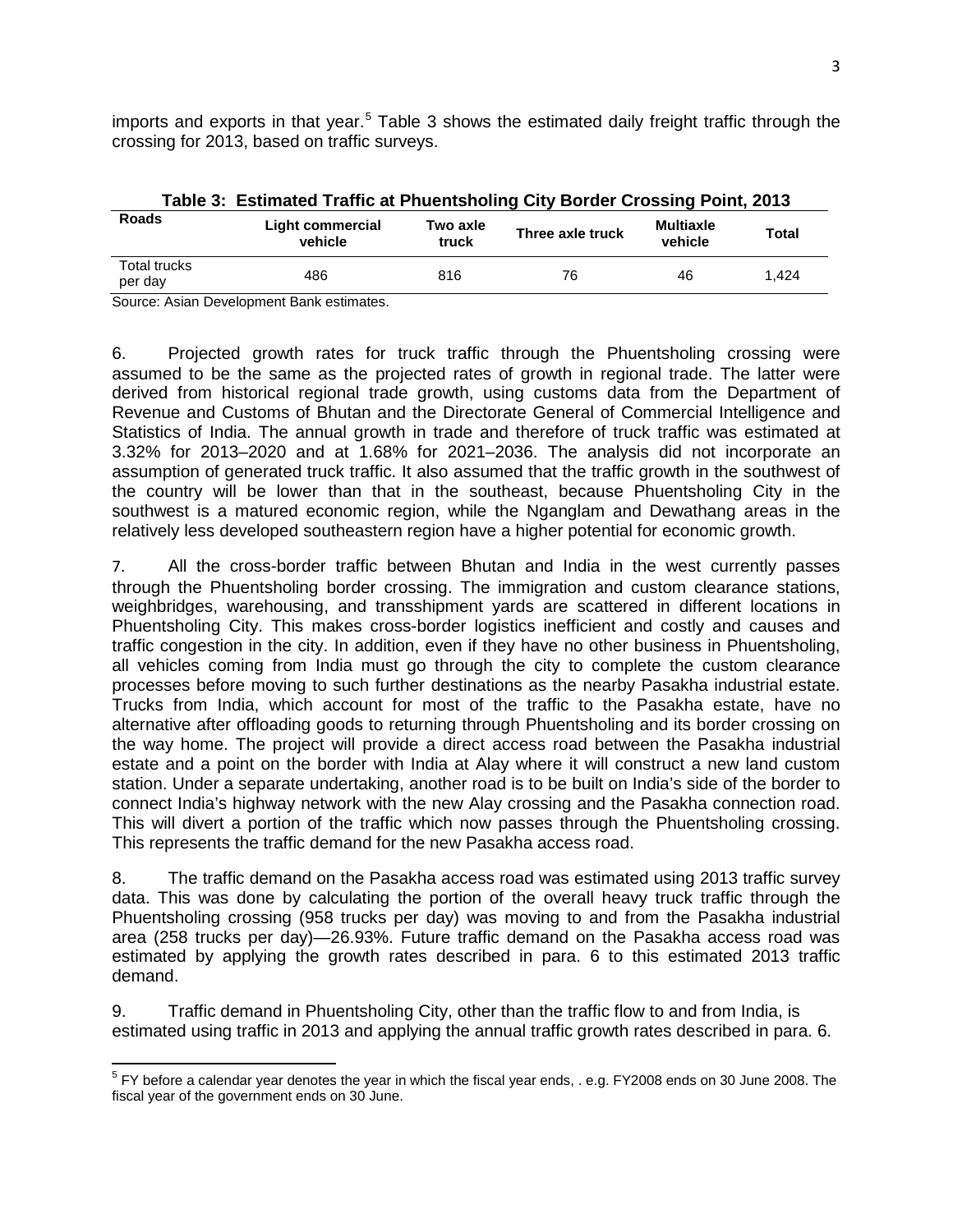# **(iii) Phuentsholing Mini Dry Port and Bypass Road Component.**

10. The mini dry port will have a custom clearance station, a weighbridge, a transshipment area, and warehousing and containerization facilities. The consolidation of facilities and streamlined customs procedures will reduce process times significantly. The proposed bypass road, which will connect between the new mini dry port and a national highway will allow freight trucks to move to and from destinations in the rest of Bhutan and in India without entering the center of Phuentsholing City. This will deliver significant savings in time and operational costs and considerably reduce traffic congestion in Phuentsholing.

11. The traffic demand for the bypass road has been estimated as the traffic moving through Phuentsholing border crossing in 2013, minus the traffic that is expected to be diverted to the new access road and border station that will serve the Pasakha industrial area. This amounts to 73.07% of the traffic that passed through the Phuentsholing crossing in 2013 (Table 4).

# **Table 4: AADT for Pasakha access road and Phuentsholing bypass road, 2013**

| Roads                               | <b>Light commercial</b><br>vehicle | Two axle truck | Three axle truck | <b>Multiaxle vehicle</b> |
|-------------------------------------|------------------------------------|----------------|------------------|--------------------------|
| Pasakha access road                 | 131                                | 220            | 20               | 383                      |
| <b>Phuentsholing Bypass</b><br>road | 355                                | 596            | 56               | 1041                     |
| Total traffic                       | 486                                | 816            | 76               | 1424                     |

Source: Asian Development Bank estimates.

#### **C. Economic Analysis**

#### **a. Project Costs**

12. The total project cost is estimated at \$53.45 million, comprising (i) \$37.05 million for the construction of the SEWH between Nganglam and Dewathang (ii) \$9.20 million for the construction of the mini dry port at Phuentsholing and the bypass road around the city center, and (iii) \$7.20 million for building the Pasakha access road and the Alay land custom station at the new border crossing point. The cost estimates, including those for consulting services and physical contingencies, are in January 2014 prices. Economic cost for land acquisition and resettlement were estimated as the lost production value of agricultural land for the duration of the project's economic life.

#### **b. Project Benefits**

13. The benefits for all the project components are mainly vehicle operating cost (VOC) and travel time savings. Time savings from reduced traffic congestion were also added in the analysis for the Pasakha access road-Alay land customs station component, since it will divert a substantial number of heavy vehicles away from the city center of in Phuentsholing. Savings in the costs of maintaining the city's urban roads were also added. The mini dry port and Phuentsholing bypass road component includes added benefits arising from savings the new dry port will provide due to a reduction of idle time and in losses of perishable goods that current result from delays in cross-border transit.

14. VOC and time savings were calculated using the Highway Development and Management model. As an input, the driver wage of Nu54 per hour was used taking import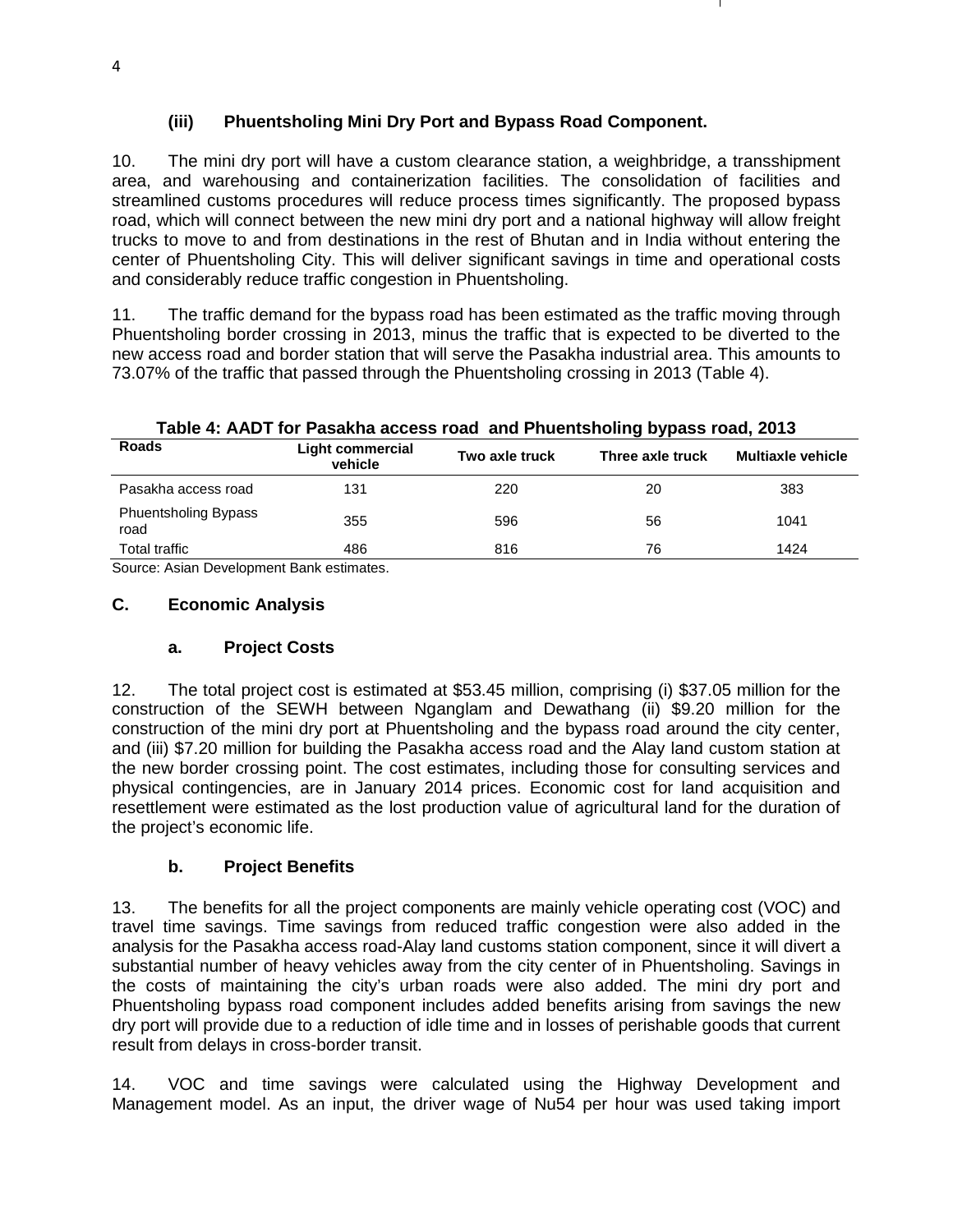parity price, i.e., the wage of drivers from India. The value of time was calculated based on Bhutan's per capita GDP. The per capita GDP per employed person was worked out, and average hourly income was derived by assuming 2,000 hours of work per year. The value of non-work time was taken as 0.3 of the value of work time. The calculated values for work time and non-work time were Nu151 and Nu45, respectively.

15. **Nganglam–Dewathang section of Southern East–West Highway.** The majority of benefits to be delivered from this component arise from diverted traffic. The diversion is expected because the road improvement will provide a route that is 103 km shorter than the one currently used via Pemagatshel. The next highest contributors are local traffic and generated traffic.

16. **Pasakha access road and Alay land customs station component.** The benefits will mainly be (i) VOC savings (ii) travel time savings, and (iii) the time savings from a reduction of traffic congestion in Phuentsholing city center. The maintenance cost savings on the current urban roads have also been counted as a benefit.<sup>[6](#page-4-0)</sup> Since road maintenance in the city has been undertaken in response to load damage from heavy axle trucks, the diversion of a good deal of this traffic to the Pasakha access road will deliver savings in road maintenance.

17. **Mini dry port and Phuentsholing bypass road component.** This component will deliver mainly VOC and time savings to the users of the mini dry port and the bypass road, as well as time savings for the remaining traffic in Phuentsholing city center from the reduction in congestion. The VOC and time savings have been further divided into (i) savings for users resulting from more direct access to a weighbridge in the new mini dry port, and (ii) a shorter travel distance and faster travel time for users of the bypass road when moving through the Phuentsholing area. With facilities consolidated in the mini dry port, customs and transshipment processes will be streamlined significantly. This will also deliver benefits in idle time savings and reduction in losses of perishable goods. The idle time savings mainly consist of driver time savings, which have been calculated using the hourly driver wage (Nu54) and savings in inventory costs.<sup>[7](#page-4-1)</sup> Savings in inventory costs have been calculated by applying a daily interest rate on the value of imports and exports passing through the mini dry port for a number of storage days saved. <sup>[8](#page-4-2)</sup> It was estimated that storage times could decline by up to 2.5 days in 2018, from 3.5 days in the without-project case and by up to 4.85 days from 6.00 days in the without-project case in 2030.<sup>[9](#page-4-3)</sup> The transshipment sheds to be constructed in the mini dry port will avoid the loss of perishable goods especially during raining days. This loss was calculated by applying 1% to the value of imported perishable goods—assumed as 15% of imports—during the rainy days, which were taken to be 29.45 of the days in the year or 106 per year. While a value of 5% was used in the economic analysis for the Burimari and Benapole land ports in ADB's similar project in Bangladesh, the more conservative 1% figure used here took into

 $\overline{\phantom{a}}$ 

<span id="page-4-0"></span> $6$  The savings in road maintenance costs are expected to result mainly from the diversion of heavy trucks to the Pasakha access road. Some savings may result from the completion of the mini dry port-Phuentsholing bypass road component, but all the savings were included in the Pasakha access road-Alay land customs station component to simplify analysis.

<span id="page-4-1"></span><sup>7</sup> This drivers' time saving is due to reduced waiting time for custom clearance and is additional to that included in the VOC saving calculation.

<span id="page-4-2"></span> $8$  The 12% daily interest rate was calculated as the average of lending interest rates in Bhutan (14.0%) and India and the participate of the participate of the participate of the pacific 2013, 44<sup>th</sup> Edition. Nanila.)<br><sup>9</sup> Reductions in storage times for imports and exports are based on estimates of the results of the designed

<span id="page-4-3"></span>improvements in land customs clearance and transshipment processes.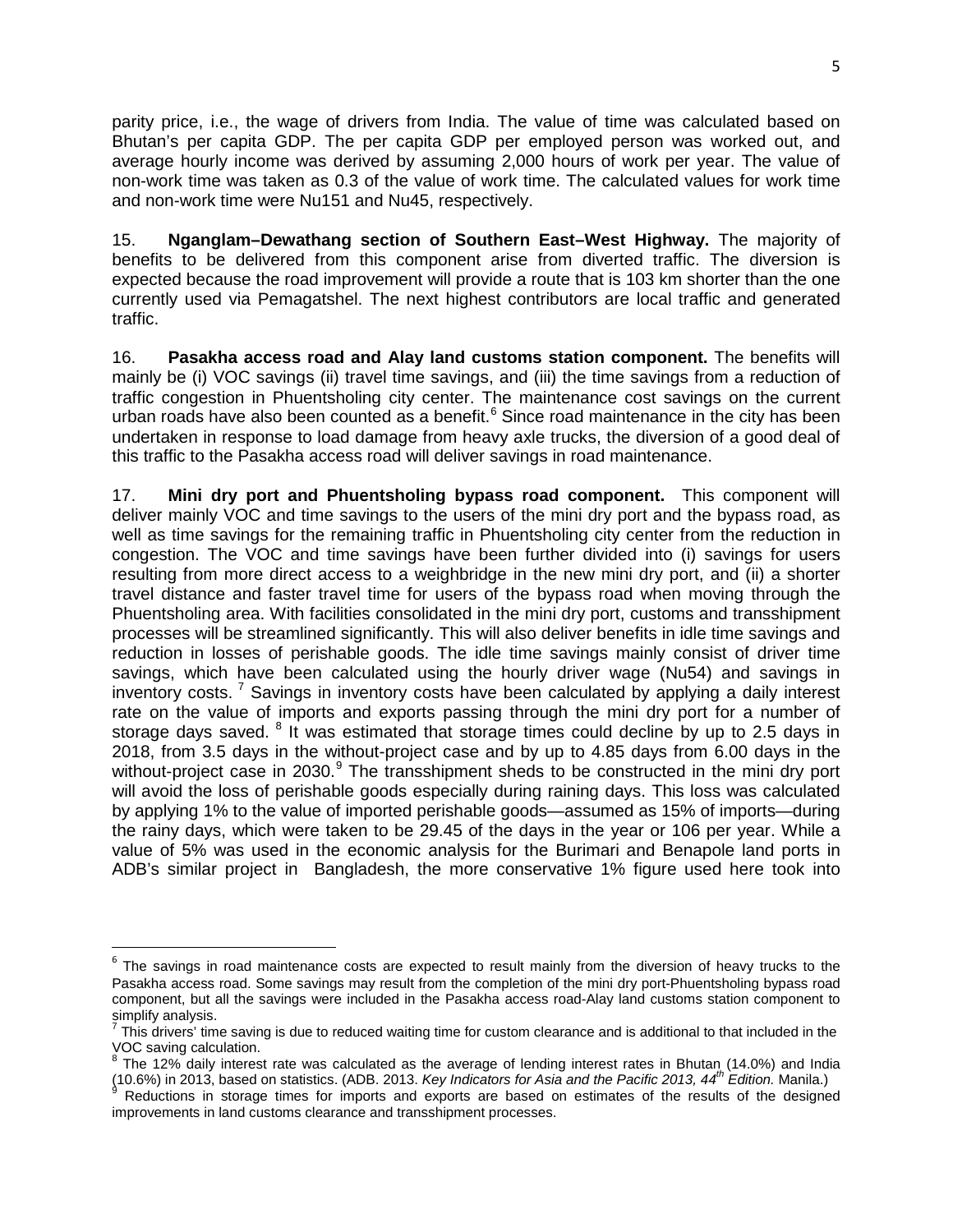account Bhutan's cooler climate and the likelihood that this would mean lower perishable goods losses under the without-project scenario.<sup>[10](#page-5-0)</sup>

#### **c. Results of Economic Analysis and Sensitivity Analysis**

18. The results of economic analysis and sensitivity analysis for the project components are in Table 5. All project components are economically viable, with individual base case economic internal rates of return (EIRRs) of 14.5%—15.8%. The overall project EIRR for the base case is 15.4%, and the net present value is Nu 689.07 million. Adverse scenarios were tested, including (ii) a 10% cost increase, (ii) a 10% reduction in benefits, and (iii) a 1-year delay in project completion. All project components were found to be economically under these scenarios, with EIRRs of more than 12%. The sensitivity testing found that the EIRRs for all the project components are more sensitive to changes in benefits than to changes to costs. Switching values are in Table 6. The worst-case scenario analyzed for three project components and the project overall combined the effects of a 10% project cost increase, a 10% reduction in benefits, and a 1-year delay in project completion. Under this scenario, the mini dry port and Phuentsholing bypass road component had an EIRR of 11.6% and the EIRR of the Pasakha access road-Alay land customs station component was 11.1%—both still close to the 12% hurdle rate. However, given the advanced stage of the project preparations for the Pasakha access road, for which detailed design and bidding documents have been completed, the risk of a cost increase and implementation delay in this subcomponent is low.

19. The project will likely have other economic benefits, such as reduced damage to agricultural products in transit (mainly citrus fruits); improvement of the urban environment in Phuentsholing City, which will result from reduced traffic congestion and the reduction in carbon emissions and noise and air pollution; and the benefits expected from the implementation of a pilot scheme for promoting eco-friendly transport. These have not been quantified in the analyses due to the unavailability of data. Thus, the results of the benefits analysis are considered conservative.

| <b>Scenarios</b>                     |                    | Nganglam-Dewathang<br><b>Section of the South</b><br><b>East-West Highway</b> |                    | <b>Mini Dry Port and</b><br>Phuentsholing<br><b>Bypass Road</b> |                       | Pasakha Access<br><b>Road and Alay Land</b><br><b>Custom Station</b> |                    | <b>Overall Project</b>        |
|--------------------------------------|--------------------|-------------------------------------------------------------------------------|--------------------|-----------------------------------------------------------------|-----------------------|----------------------------------------------------------------------|--------------------|-------------------------------|
|                                      | <b>EIRR</b><br>(%) | <b>NPV</b><br>(Nu<br>million)                                                 | <b>EIRR</b><br>(%) | <b>NPV</b><br>(Nu<br>million)                                   | <b>EIRR</b><br>$(\%)$ | <b>NPV</b><br>(Nu<br>million)                                        | <b>EIRR</b><br>(%) | <b>NPV</b><br>(Nu<br>million) |
| Base case                            | 15.8               | 485.46                                                                        | 14.9               | 103.43                                                          | 14.5                  | 100.18                                                               | 15.4               | 689.07                        |
| Cost Increase<br>by $10\%$ (A)       | 14.5               | 346.27                                                                        | 13.7               | 65.24                                                           | 13.6                  | 66.83                                                                | 14.0               | 446.03                        |
| Benefit are<br>reduced by 10% (B)    | 14.4               | 296.77                                                                        | 13.3               | 43.77                                                           | 13.14                 | 45.15                                                                | 13.9               | 377.13                        |
| Completion delays<br>by 1 Year $(C)$ | 14.6               | 356.33                                                                        | 14.2               | 81.08                                                           | 13.03                 | 43.82                                                                | 14.2               | 472.85                        |
| Combination of A.<br>B and C         | 12.2               | 23.29                                                                         | 11.6               | (14.54)                                                         | 11.1                  | $-38.93$                                                             | 11.7               | $-60.51$                      |

#### **Table 5: Results of Economic Analysis**

EIRR = economic internal rate of return, NPV = net present value.

Source: Asian Development Bank.

<span id="page-5-0"></span><sup>10</sup> ADB. 2012. *Report and Recommendation of the President to the Board of Directors: Proposed Loan and Administration of Loan and Technical Assistance Grant to People's Republic of Bangladesh for South Asia Subregional Economic Cooperation Road Connectivity Project.* Manila.  $\overline{\phantom{a}}$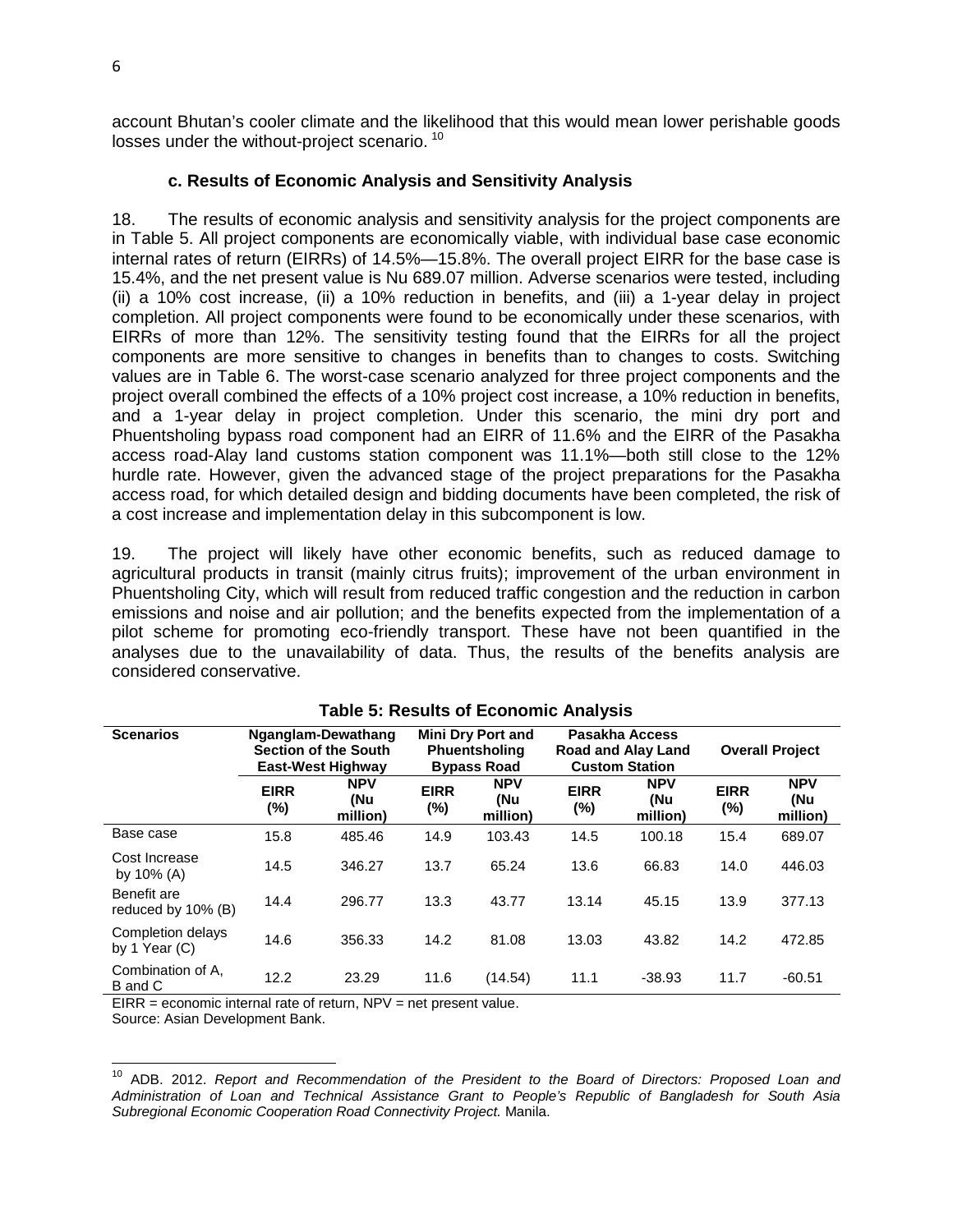|                               |                                                                         | (%)                                                             |                                                                      |
|-------------------------------|-------------------------------------------------------------------------|-----------------------------------------------------------------|----------------------------------------------------------------------|
| <b>Scenarios</b>              | Nganglam-Dewathang<br>Section of the South East-<br><b>West Highway</b> | <b>Mini Dry Port and</b><br><b>Phuentsholing Bypass</b><br>Road | Pasakha Access<br><b>Road and Alay Land</b><br><b>Custom Station</b> |
| Cost Increase by<br>10%       | 33                                                                      | 27                                                              | 29                                                                   |
| Benefit are reduced<br>by 10% | 25                                                                      | 17.5                                                            | 17.5                                                                 |

# **Table 6: Summary of Switching Values**

Source: Asian Development Bank.

#### **D. Financial Sustainability**

20. All project components are non-revenue generating in nature. Though the Phuentsholing mini dry port will generate certain revenues in the form of port entrance and cargo weighing fees, imposing tariffs high enough to recover the capital cost is not practical, given that trucks using the Phuentsholing crossing do not currently pay fees. Moreover, setting such a high level of tariffs would conflict with the government's intention to encourage more regional trade through the project. Under these circumstances, the financial analysis focused on the financial sustainability of the operation and maintenance (O&M) of the project assets.

21. **Phuentsholing mini dry port.** An assessment was made of whether the possible tariff structure could recover recurrent O&M costs in the first 20 years of the mini dry port's operations, beginning in the opening year of 2018. Recurrent O&M costs are expected to come from the maintenance cost (2% of the investment cost per annum), staff and office cost, and a management fee for a private sector operator  $(5\%$  of revenues collected).<sup>11</sup> These costs were assumed to increase at an annual rate of inflation of 7.5%.

22. Revenues will be collected from truck entrance fees and weighing fees. Revenue is expected to rise with increases in truck traffic and in entrance and weighing fees, adjusted according to inflation. For the purpose of this analysis, it was assumed that tariff structure will be revised every 5 years. This assumption was considered reasonable since it would allow for 5 year performance-based maintenance contracts for the dry port. Applying a fee of about \$1.00 per truck for entry and \$0.50 per truck for weighing—the same rates applied at the Burimari land port in Bangladesh in 2013<sup>[12](#page-6-1)</sup>—and considering inflation during 2013–2017 the starting tariffs applied in the opening year in 2018 became about \$1.30 for the entrance fee and of \$0.70 per truck for weighing. The results of the analysis indicate an annual net operating profit during the analysis period, as summarized in Table 9. Hence, with the appropriate revisions of the tariff level every 5 years, the project will be financially sustainable over the 20-year operating period.

23. **Other subprojects.** The incremental recurrent costs associated with the Nganglam– Dewathang section of the SEWH and the Pasakha access road were estimated to equate to about 3% of the Department of Roads current operations and maintenance budget and 0.2% of the overall department budget on an annual basis. Recurrent costs associated with the Phuentsholing bypass road and Alay land custom station were projected to be 2% of the Phuentsholing municipal government's annual budget. Incremental recurrent costs for the municipal government are expected to be less than 2%, given the expected reduction in the maintenance costs of the city's existing urban roads as a result of the traffic diverted to the new

 $\overline{\phantom{a}}$ 

<span id="page-6-0"></span><sup>&</sup>lt;sup>11</sup> The maintenance costs include the management administration costs, security costs, office costs, and costs of maintaining the facilities.<br><sup>12</sup> Bangladesh Land Port Authority. 2014. *Tariff Schedule 2014.* Dhaka.

<span id="page-6-1"></span>